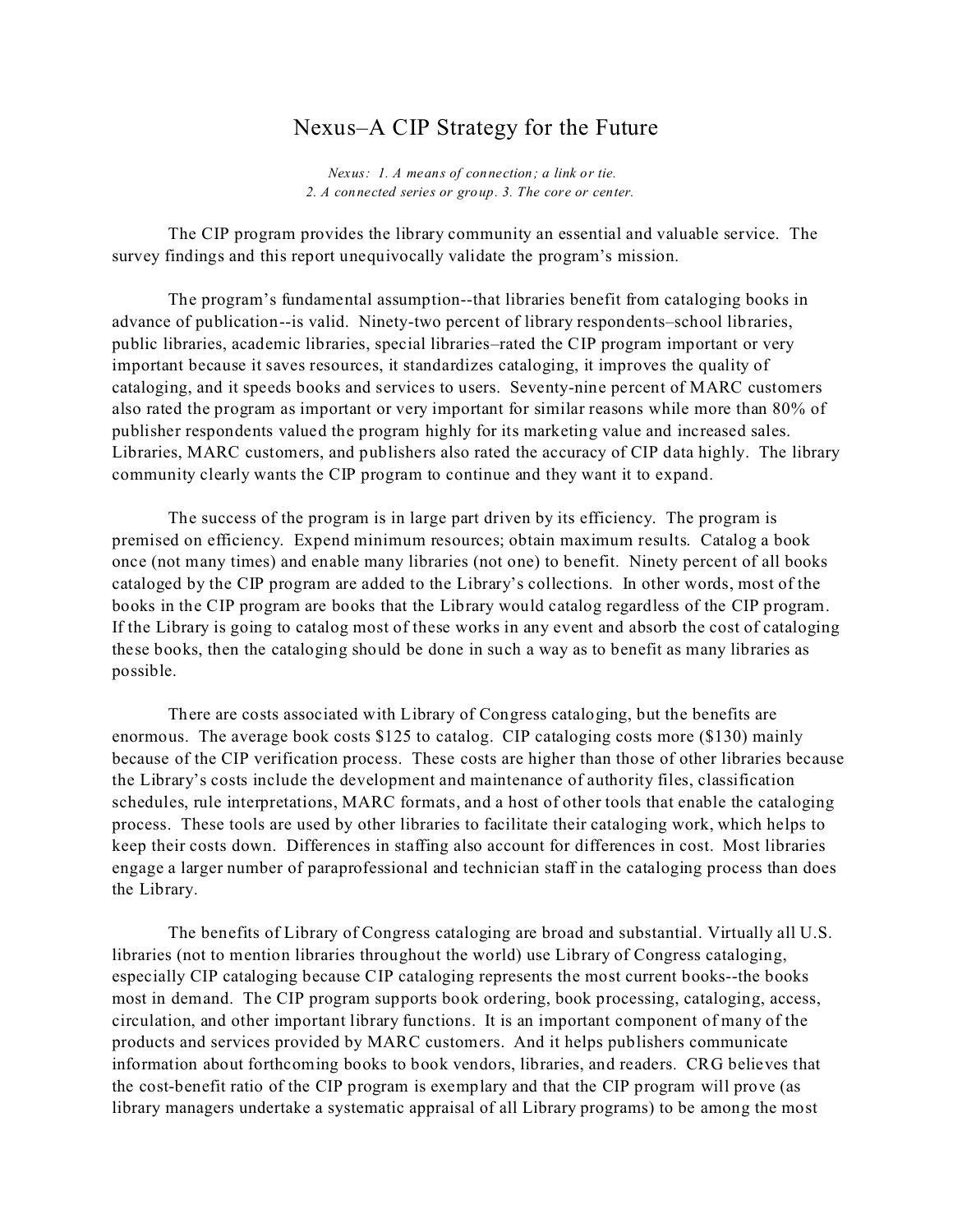cost-effective programs that the Library provides.

The economics of the CIP program serve the Library well. The CIP program obtains more than three million dollars worth of books annually at no cost (other than the cataloging costs noted above and the usual costs of handling incoming books). These books play an important role in building the Library's collections and supporting the Library's exchange program. The economics of the CIP program serve the library community well. Beyond the benefits noted above, the CIP process affects record cost across the bibliographic community, ensuring affordable access to the nation's knowledge and creativity. The participation of the Library of Congress and the National Library of Medicine and more recently the National Agriculture Library, Cornell University Library, Northwestern University Library, and the University of Wisconsin-Madison Library in the CIP process help to ensure that the cost to access information is not leveraged up unnecessarily by factors beyond the control of the library community.

Resource constraints, however, demand change. The reduction of Library cataloging resources means that Library cataloging staff will be challenged to maintain current production levels, but it does not mean that the CIP program must downsize nor that the Library's responsibilities are lessened. To the contrary, they increase. The Library must employ its leadership role to ensure that the Library and the library community work more closely together than ever before. The Library must develop a strategy that includes the library community in its broadest sense–one that includes smaller and medium-sized libraries, public and school libraries, and not just the larger research libraries as has been the tendency in the past.

The new strategy must employ automation and Internet technology as fully and aggressively as possible. As a result of the dramatic drop in hardware costs over the past ten years, computers are broadly available throughout the library community. As a result of the proliferation of the Internet, Internet connectivity is broadly available, if not ubiquitous. The new strategy must employ these tools to involve the library community more fully in the CIP process. It must also use these tools to more fully enhance the catalog record with a range of enriching data elements, to distribute records in a timelier and more user-friendly manner to libraries, publishers and readers, and to ensure that the investment of human resources is minimal and overall costs are low.

The library community, for its part, must take a lesson from the Internet. The Internet was initially premised on a strategy of dispersed resources to ensure that the system would remain viable even if one part of the system was diminished. The library community has a long history of networking. Its penchant to associate and provide members mutual support dates to the turn of the 19th century. But where the CIP program is concerned, the cataloging has always been done by the Library of Congress and the National Library of Medicine. A fuller community commitment is now required. This does not mean all libraries, nor is it to suggest a hardship for any particular library. But it does mean some libraries making some contributions. This will strengthen the program's viability and enable it to expand. The CIP program belongs to the library community. Commitment ensures that ownership.

The publishing community is also an important partner in the CIP process. The publisher survey sought feedback regarding the possibility of select libraries assisting in the CIP cataloging process. Sixty-six percent of respondents thought this would have positive or significant positive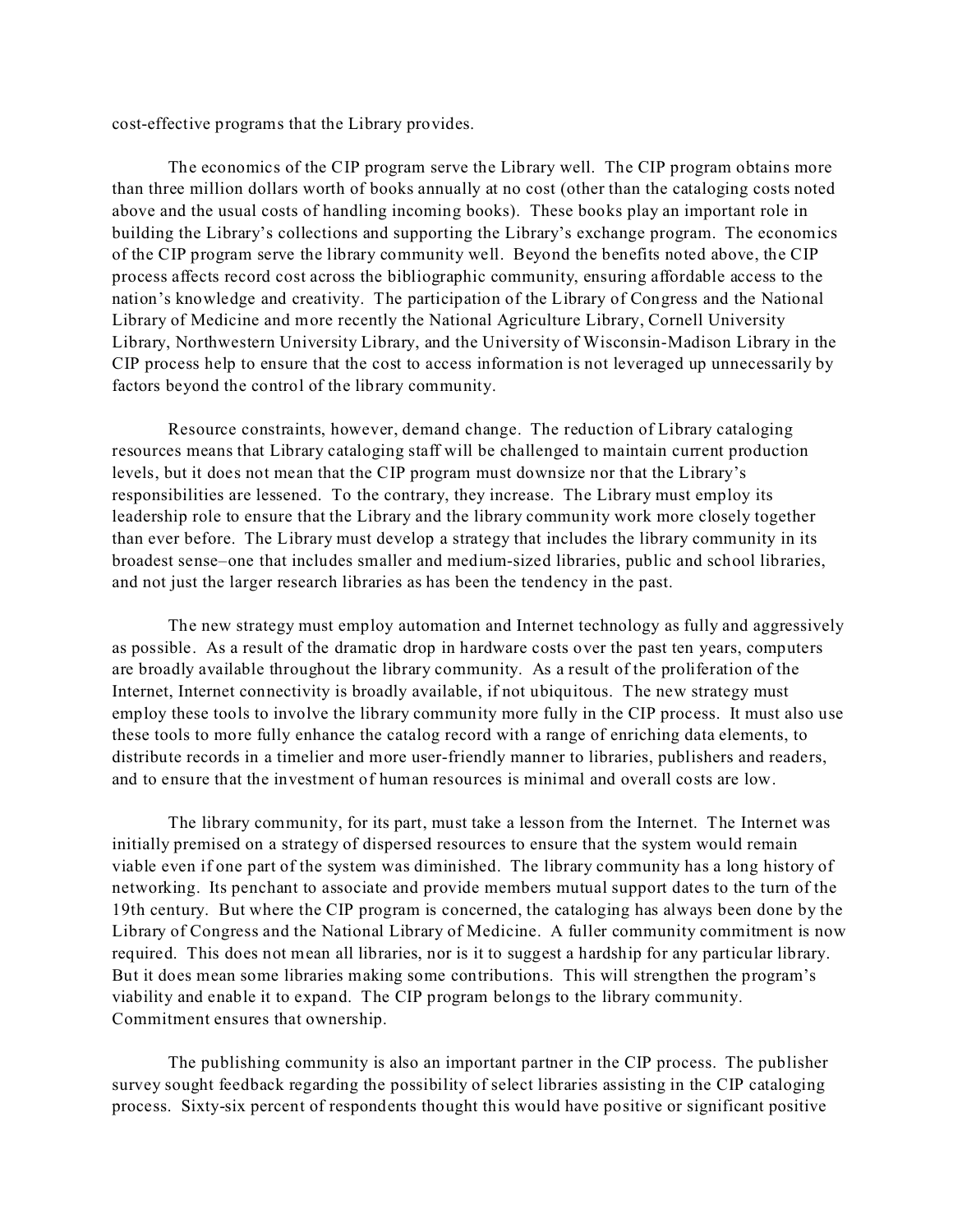impact. Four percent thought it would have negative or significant negative impact, and 30% thought the issue was not applicable or had no impact.

As partners in the CIP process, publishers have concerns. Their participation comes with a cost. Staff time and other resources are required to prepare and submit CIP applications. The ECIP system has reduced those costs--eliminating postage and courier service costs, photocopying, and mail handling. ECIP has also improved overall throughput time. But a fuller application of automation and a fuller participation of the publishing community would provide greater efficiencies and greater benefits for all partners.

Enhancements to the ECIP system would enable publishers to include enriching data elements that would provide greater exposure and marketability for their publications. Enhancements to EPCN (in conjunction with training select publishers to provide data elements in a form that helps facilitate the cataloging process) could result in enriched IBC (Initial Bibliographic Control) records being created that might be eligible for distribution. Reengineering the ECIP system to accommodate a hybrid ASCII/PDF or other page layout design applications would facilitate the CIP process for publishers.

CRG believes that the CIP program is sound and that many of the pieces are in place to ensure a successful future. CRG also believes that this successful future can be best realized by employing a strategy of partnerships facilitated by a fuller application of automation and Internet technology. It is a strategy that requires the Library of Congress to provide leadership and to serve a pivotal role in a nexus that links libraries, publishers, and readers. It is also a strategy that will provide ample benefits for libraries, publishers, and readers while minimizing costs.

The National Library of Medicine has for decades cataloged clinical medical titles for the CIP program. Publishers submitted applications and galleys to the CIP office, and couriers relayed them to NLM. When the cataloging was complete, couriers returned the galleys and Library of Congress staff added LCSH, formatted the CIP data, and sent the data to the publisher. The ECIP Cataloging Partners program built on this model. Now when Cornell University Press, Northwestern Press, and Wisconsin University Press submit applications via ECIP, they are relayed to Cornell University Library, Northwestern University Library, and Wisconsin University Library respectively where they are cataloged. When complete, CIP staff email the data to the publishers. The National Agriculture Library serves in this same manner for agriculture titles.

This is the basic model for the nexus strategy. But it must be expanded. More libraries must participate, mapping their special area of interest or expertise to select subject areas like cookbooks, "how-to" books, pet books, etc. But participation should not be limited to only the NLM model that requires a participant to do full BIBCO level cataloging. There are many pieces to the cataloging process, and participants should be encouraged to help with some of these pieces such as Dewey Decimal Classification, juvenile headings, summaries, etc. Other options are cataloging editions when copy exists and performing CIP verification.

This strategy also calls for more than just traditional cataloging. It also calls for the provision of more enriching elements. The success of Amazon.com amply demonstrates that readers want more than just the conventional catalog record. They want as much information as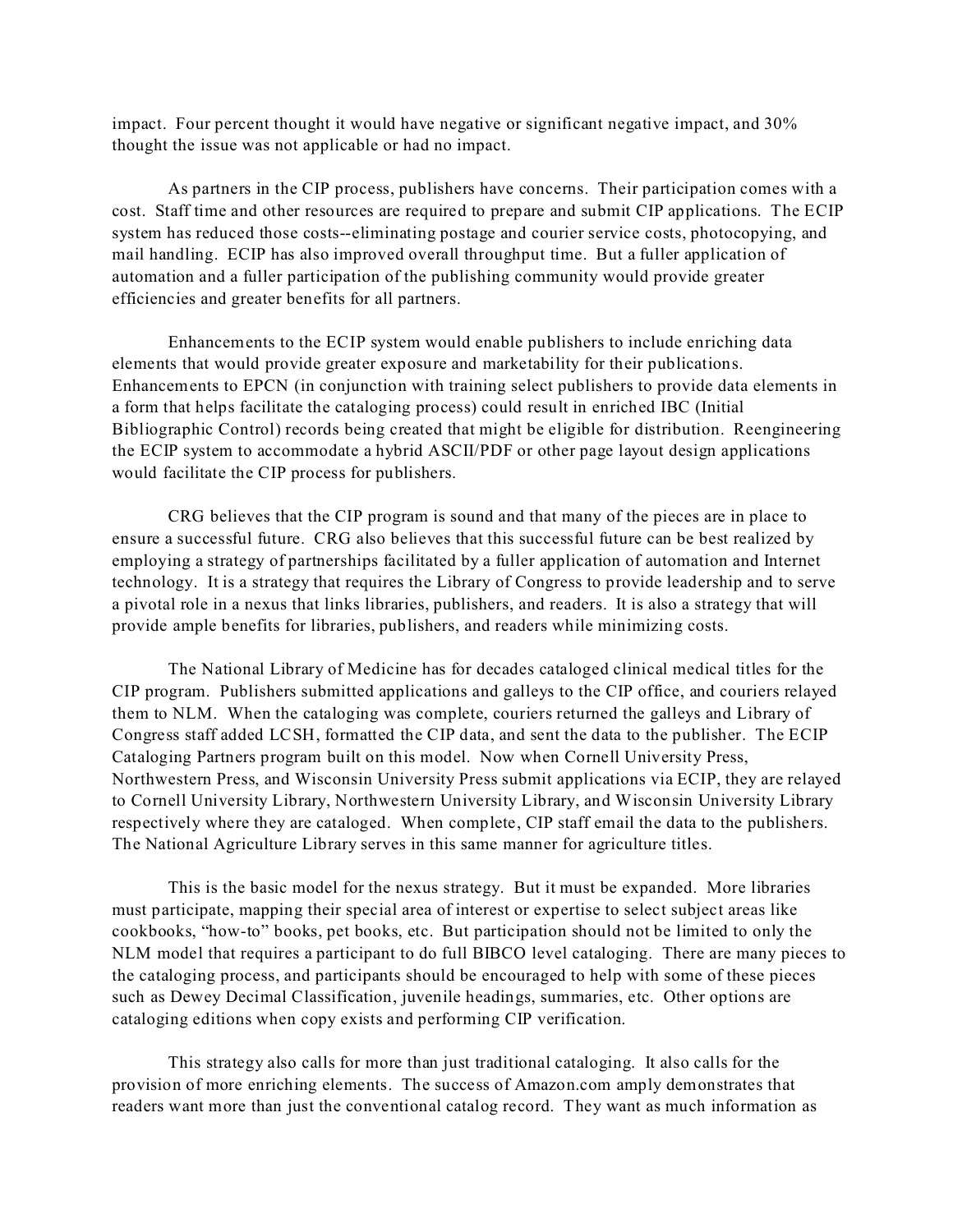they can get–book jackets, summaries, reviews, author information, etc. The nexus strategy can facilitate this by modifying the ECIP system and by providing libraries and publishers convenient tools to both contribute and access enriching elements.

This strategy entails more participants doing a greater variety of tasks and creating or contributing a greater variety of data elements. The ECIP system has proven a dependable platform to implement this strategy. It reliably links libraries and publishers to process thousands of CIP applications. It provides convenient and secure access to authorized partners. It moves and manages a broad range of data to facilitate cataloging and record enrichment. It includes modules like TCEC that greatly improve the efficiency of cataloging. The nexus strategy calls for more participation and more data elements. Some additional automation enhancements will be required but much of the design and development for these enhancements has already been done as experimental development within the CIP Program. Completion of that work will provide the additional tools required to implement this strategy. They will enable the CIP program to manage a broad range of cataloging partners doing a variety of tasks. They will enable publishers to submit more data elements. And they will enable readers to access a full array of information about forthcoming books and then request those books directly from their local library. This in broad strokes is the nexus strategy. Implementation requires the following action:

- 1. Promote the nexus strategy and the leadership role that the Library plays in linking libraries, publishers, and readers to a broad range of information about current books. Inform libraries of the importance of the economic benefits and efficiencies obtained from the CIP process and the participation of partners.
- 2. Modify the ECIP system to enable publishers to submit a greater number of CIP data elements and enriching elements. Modify the change request form so the publisher can submit enriching elements for works already cataloged by the Library of Congress.
- 3. Explore modifying the ECIP system to accommodate PDFs and other page layout applications.
- 4. Complete experimental development that has already been undertaken to provide cataloging partners controlled access to ECIP, a mechanism to manage their tasks, and a mechanism to contribute reviews and other enriching elements. The system could also facilitate networking between libraries and thereby facilitate cooperative efforts.
- 5. Modify the EPCN system to enable the publisher to submit a greater number of data elements and enriching elements. Provide EPCN publishers more detailed guidance for completing EPCN applications to ensure a higher quality EPCN record. Distribute EPCN records with enriched elements so other libraries can use these records and enhance them. (In many instances the associated enrichment elements should be sufficient to facilitate cataloging without the book in hand.) Exploit the EPCN system more fully as a laboratory for automated or semi-automated cataloging.
- 6. Develop a resource file to store a variety of enriching elements: EPCN records (currently stored in the LC database), OCLC-verified CIP records for which LC has yet to obtain the